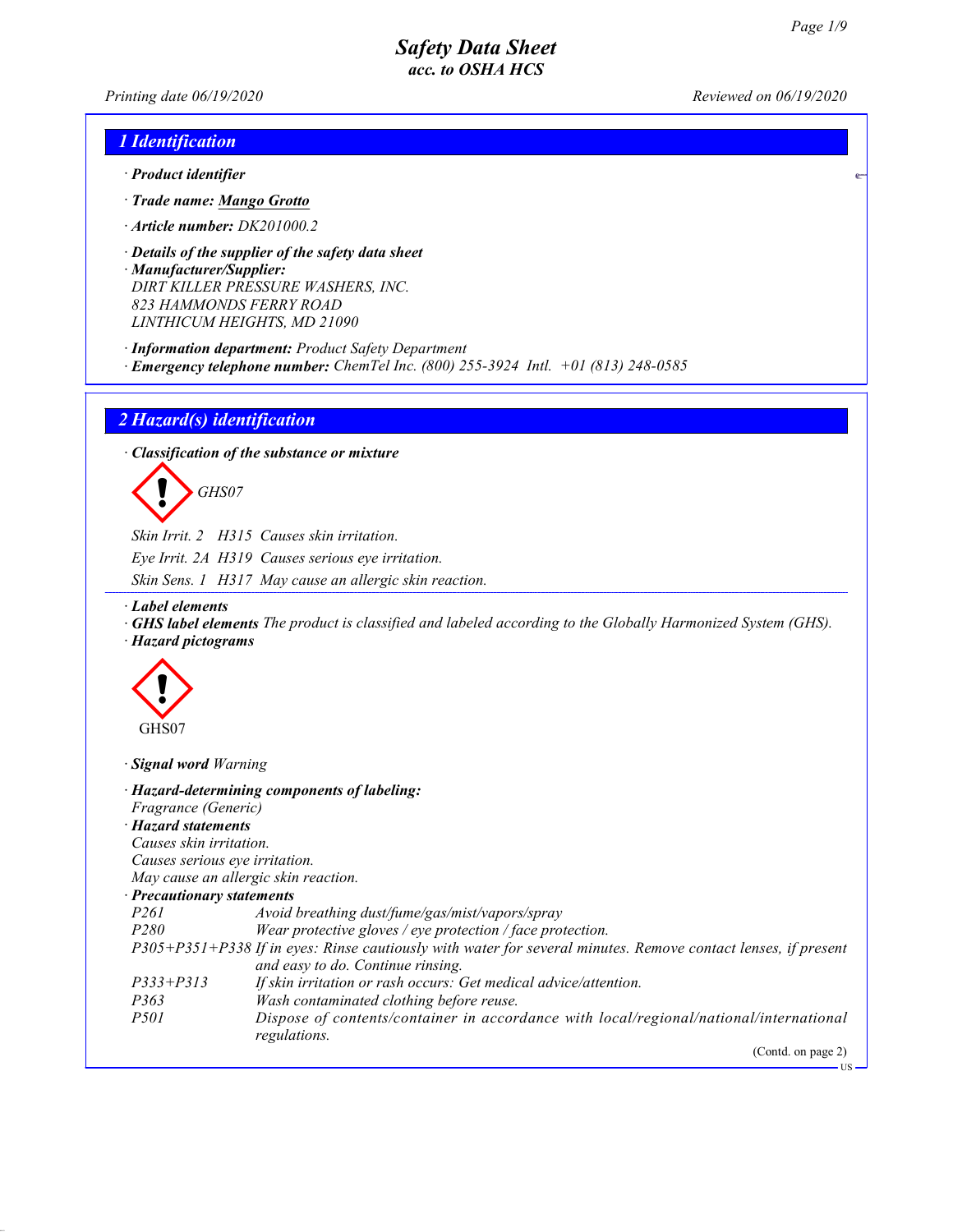Printing date 06/19/2020 Reviewed on 06/19/2020

#### Trade name: Mango Grotto

(Contd. of page 1)

· Classification system: · NFPA ratings (scale 0 - 4)

2 0  $\overline{\mathbf{0}}$  $Health = 2$  $Fire = 0$  $Reactivity = 0$ 

· HMIS-ratings (scale 0 - 4)

**HEALTH**  FIRE **REACTIVITY** 0  $\angle$  Health = 2  $\overline{0}$  $Fire = 0$  $Reactivity = 0$ 

- · Other hazards
- · Results of PBT and vPvB assessment
- · PBT: Not applicable.

 $\cdot$  vPvB: Not applicable.

### 3 Composition/information on ingredients

- · Chemical characterization: Mixtures
- · Description: Mixture of the substances listed below with nonhazardous additions.

| · Dangerous components:            |                  |
|------------------------------------|------------------|
| $1643-20-5$ <i>Lauramine Oxide</i> | $1 > 50 - 100\%$ |
| <i>Fragrance (Generic)</i>         | $>$ 25–≤50%      |

### 4 First-aid measures

- · Description of first aid measures
- · General information: Immediately remove any clothing soiled by the product.
- · After inhalation:
- Supply fresh air and to be sure call for a doctor.
- In case of unconsciousness place patient stably in side position for transportation.
- · After skin contact: Immediately wash with water and soap and rinse thoroughly.
- · After eye contact:
- Remove contact lenses if able to do so.
- Rinse opened eye for several minutes under running water. If symptoms persist, consult a doctor.
- · After swallowing:
- Rinse out mouth and then drink plenty of water.
- A person vomiting while lying on their back should be turned onto their side.
- · Information for doctor:
- · Most important symptoms and effects, both acute and delayed
- Allergic reactions
- Nausea

Gastric or intestinal disorders Cramp

- Indication of any immediate medical attention and special treatment needed
- Treat skin and mucous membrane with antihistamine and corticoid preparations. Medical supervision for at least 48 hours.

(Contd. on page 3)

US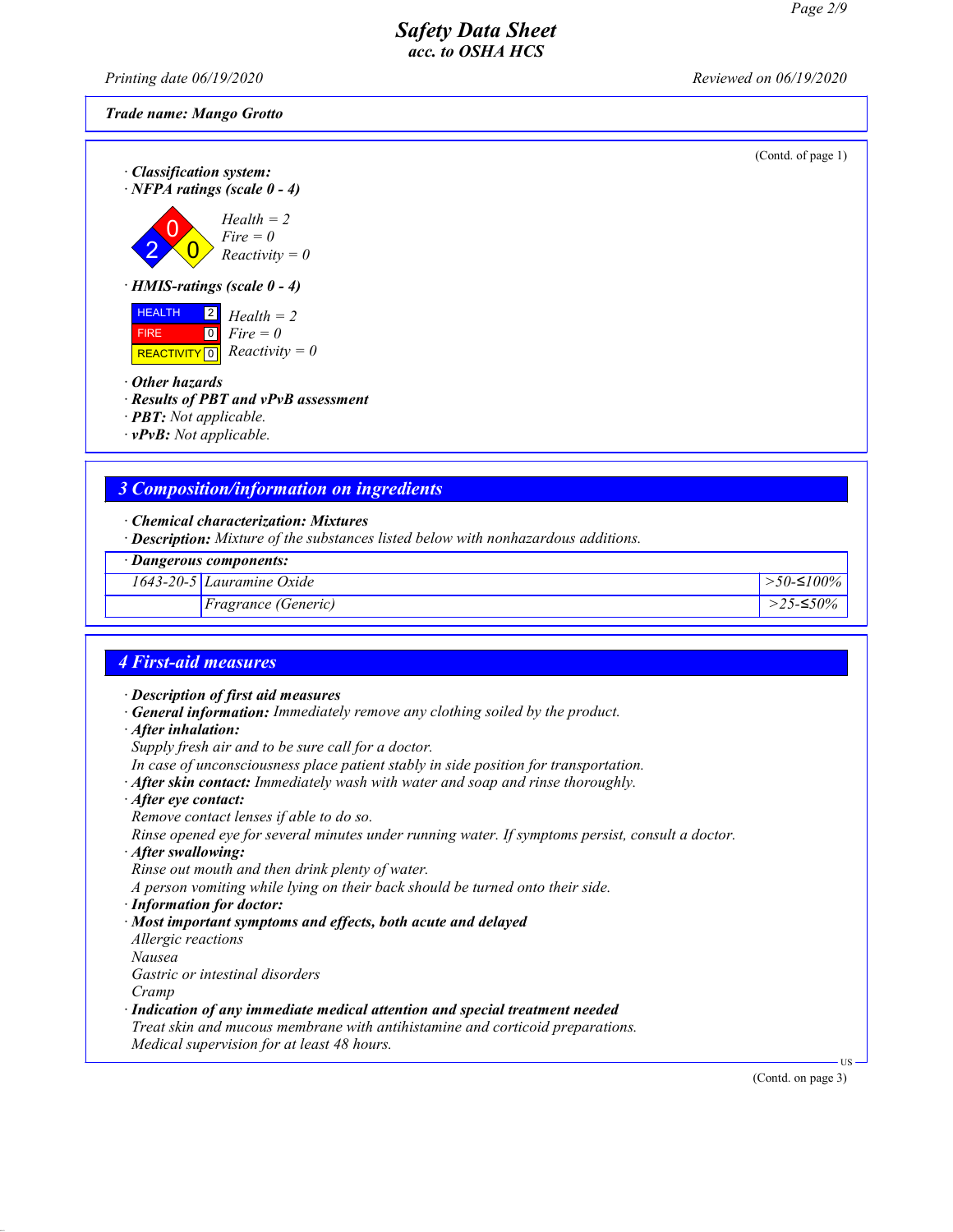Printing date 06/19/2020 Reviewed on 06/19/2020

(Contd. of page 2)

#### Trade name: Mango Grotto

#### 5 Fire-fighting measures

- · Extinguishing media
- · Suitable extinguishing agents: Use fire fighting measures that suit the environment.
- · Special hazards arising from the substance or mixture

Carbon monoxide (CO) Nitrogen oxides (NOx)

· Advice for firefighters

· Protective equipment: Do not inhale explosion gases or combustion gases.

#### 6 Accidental release measures

- · Personal precautions, protective equipment and emergency procedures Not required.
- · Environmental precautions: Do not allow to enter sewers/surface or ground water
- Dilute with plenty of water.
- · Methods and material for containment and cleaning up: Absorb with liquid-binding material (sand, diatomite, acid binders, universal binders, sawdust). Dispose contaminated material as waste according to item 13. Ensure adequate ventilation.
- Reference to other sections See Section 7 for information on safe handling. See Section 8 for information on personal protection equipment. See Section 13 for disposal information.

### 7 Handling and storage

· Handling:

- · Precautions for safe handling
- Ensure good ventilation/exhaustion at the workplace.
- Prevent formation of aerosols.
- · Information about protection against explosions and fires: No special measures required.
- · Conditions for safe storage, including any incompatibilities
- · Storage:
- · Requirements to be met by storerooms and receptacles: No special requirements.
- · Information about storage in one common storage facility: Store away from foodstuffs.
- · Further information about storage conditions: Keep receptacle tightly sealed.
- · Specific end use(s) No further relevant information available.

#### 8 Exposure controls/personal protection

- · Additional information about design of technical systems: No further data; see item 7.
- · Control parameters
- · Components with limit values that require monitoring at the workplace:
- The product does not contain any relevant quantities of materials with critical values that have to be monitored at the workplace.
- · Additional information: The lists that were valid during the creation were used as basis.

(Contd. on page 4)

US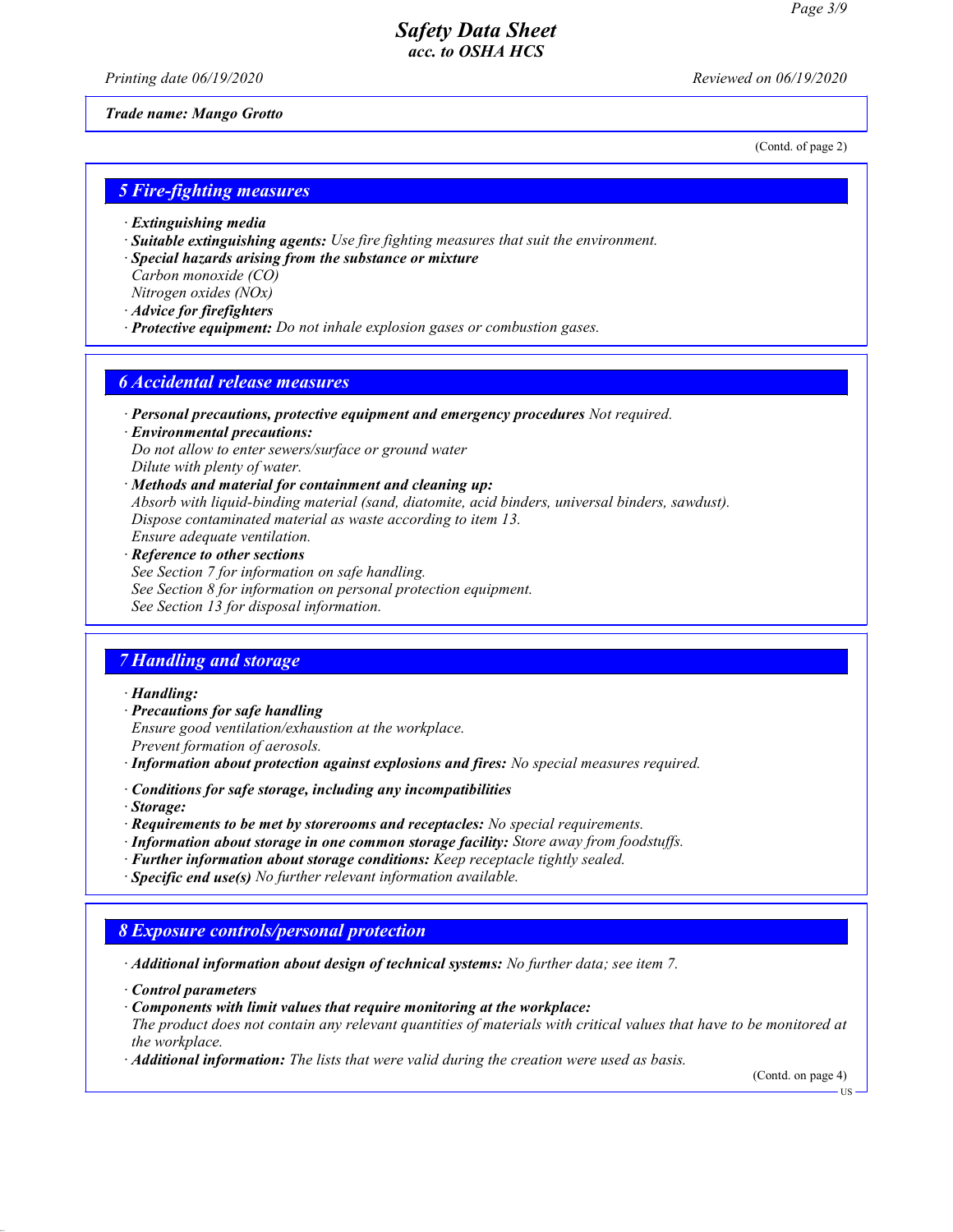Printing date  $06/19/2020$  Reviewed on  $06/19/2020$ 

# Trade name: Mango Grotto

(Contd. of page 3)

|                                                         | (Comu. or page $\sigma$ )                                                                                             |
|---------------------------------------------------------|-----------------------------------------------------------------------------------------------------------------------|
| · Exposure controls                                     |                                                                                                                       |
| · Personal protective equipment:                        |                                                                                                                       |
| · General protective and hygienic measures:             |                                                                                                                       |
| Keep away from foodstuffs, beverages and feed.          |                                                                                                                       |
|                                                         | Immediately remove all soiled and contaminated clothing.                                                              |
| Wash hands before breaks and at the end of work.        |                                                                                                                       |
| Avoid contact with the eyes and skin.                   |                                                                                                                       |
| · Breathing equipment:                                  |                                                                                                                       |
|                                                         | In case of brief exposure or low pollution use respiratory filter device. In case of intensive or longer exposure use |
|                                                         | respiratory protective device that is independent of circulating air.                                                 |
| · Protection of hands:                                  |                                                                                                                       |
|                                                         |                                                                                                                       |
| Protective gloves                                       |                                                                                                                       |
|                                                         |                                                                                                                       |
|                                                         |                                                                                                                       |
|                                                         | The glove material has to be impermeable and resistant to the product/ the substance/ the preparation.                |
|                                                         | Due to missing tests no recommendation to the glove material can be given for the product/ the preparation/ the       |
| chemical mixture.                                       |                                                                                                                       |
|                                                         | Selection of the glove material on consideration of the penetration times, rates of diffusion and the degradation     |
| · Material of gloves                                    |                                                                                                                       |
| Fluorocarbon rubber (Viton)                             |                                                                                                                       |
| Neoprene gloves                                         |                                                                                                                       |
| PVC or PE gloves                                        |                                                                                                                       |
| Nitrile rubber, NBR                                     |                                                                                                                       |
| Butyl rubber, BR                                        |                                                                                                                       |
|                                                         | The selection of the suitable gloves does not only depend on the material, but also on further marks of quality and   |
|                                                         | varies from manufacturer to manufacturer. As the product is a preparation of several substances, the resistance of    |
|                                                         | the glove material can not be calculated in advance and has therefore to be checked prior to the application.         |
| · Penetration time of glove material                    |                                                                                                                       |
|                                                         | The exact break through time has to be found out by the manufacturer of the protective gloves and has to be           |
| observed.                                               |                                                                                                                       |
|                                                         | · Not suitable are gloves made of the following materials:                                                            |
| Leather gloves                                          |                                                                                                                       |
| Strong gloves                                           |                                                                                                                       |
| $\cdot$ Eye protection:                                 |                                                                                                                       |
|                                                         |                                                                                                                       |
|                                                         |                                                                                                                       |
| Tightly sealed goggles                                  |                                                                                                                       |
|                                                         |                                                                                                                       |
|                                                         |                                                                                                                       |
|                                                         |                                                                                                                       |
| <b>9 Physical and chemical properties</b>               |                                                                                                                       |
| · Information on basic physical and chemical properties |                                                                                                                       |
| <b>General Information</b>                              |                                                                                                                       |
| $\cdot$ Appearance:                                     |                                                                                                                       |
| Form:                                                   | Liquid                                                                                                                |
| Color:                                                  | Yellow                                                                                                                |
| · Odor:                                                 | <b>MANGO</b>                                                                                                          |
| Odor threshold:                                         | Not determined.                                                                                                       |
|                                                         |                                                                                                                       |
| $\cdot$ pH-value:                                       | Not determined.                                                                                                       |

(Contd. on page 5) US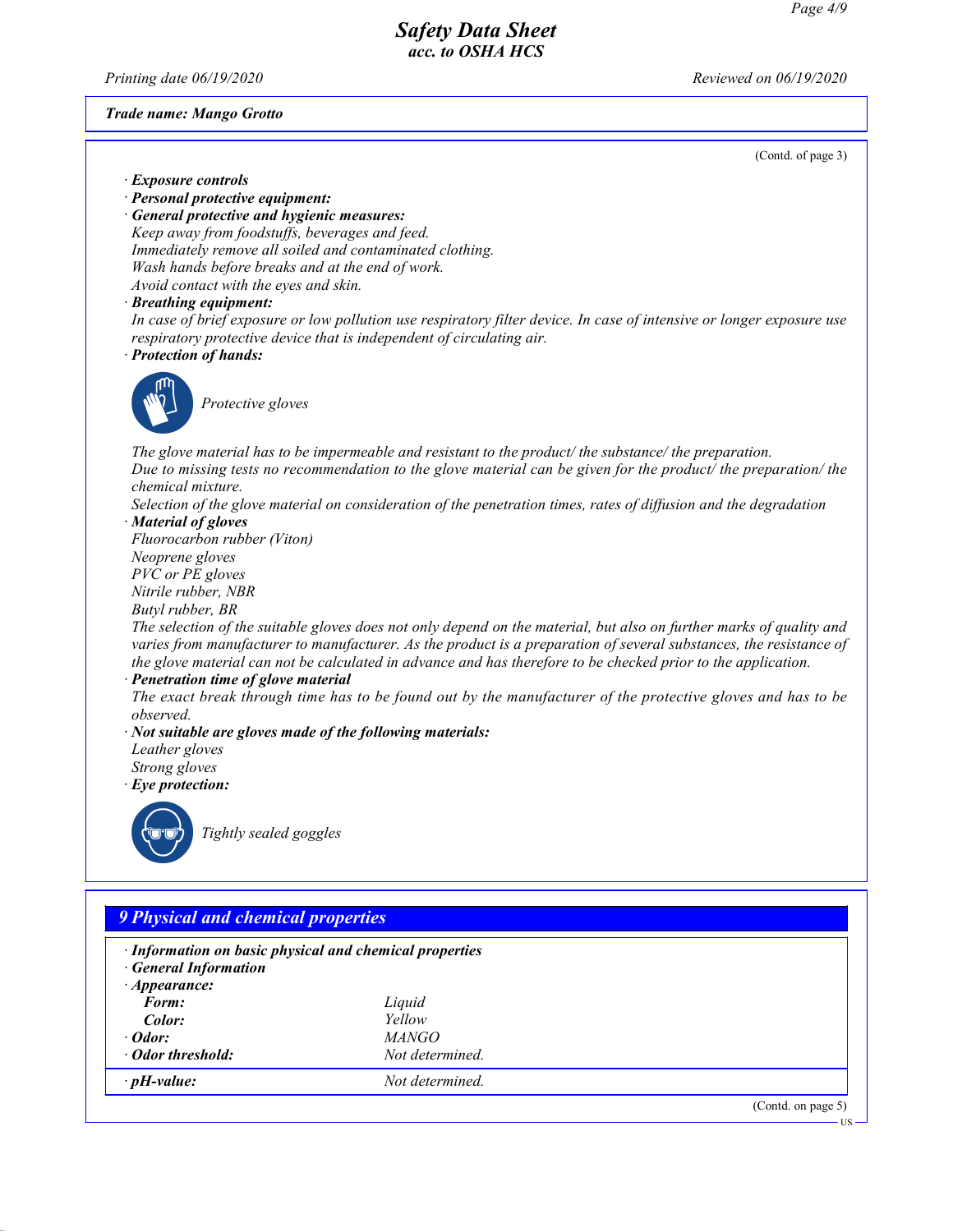Printing date 06/19/2020 Reviewed on 06/19/2020

| Trade name: Mango Grotto |  |
|--------------------------|--|
|--------------------------|--|

|                                                            | (Contd. of page 4)                            |  |
|------------------------------------------------------------|-----------------------------------------------|--|
| Change in condition                                        |                                               |  |
| <b>Melting point/Melting range:</b>                        | Undetermined.                                 |  |
| <b>Boiling point/Boiling range:</b>                        | Undetermined.                                 |  |
| · Flash point:                                             | Not applicable.                               |  |
| · Flammability (solid, gaseous):                           | Not applicable.                               |  |
| · Decomposition temperature:                               | Not determined.                               |  |
| · Auto igniting:                                           | Product is not selfigniting.                  |  |
| · Danger of explosion:                                     | Product does not present an explosion hazard. |  |
| · Explosion limits:                                        |                                               |  |
| Lower:                                                     | Not determined.                               |  |
| <b>Upper:</b>                                              | Not determined.                               |  |
| · Vapor pressure:                                          | Not determined.                               |  |
| $\cdot$ Density at 20 °C (68 °F):                          | $0.985$ g/cm <sup>3</sup> (8.21983 lbs/gal)   |  |
| $\cdot$ Relative density                                   | Not determined.                               |  |
| $\cdot$ <i>Vapor density</i>                               | Not determined.                               |  |
| $\cdot$ Evaporation rate                                   | Not determined.                               |  |
| · Solubility in / Miscibility with                         |                                               |  |
| Water:                                                     | Fully miscible.                               |  |
| · Partition coefficient (n-octanol/water): Not determined. |                                               |  |
| · Viscosity:                                               |                                               |  |
| Dynamic:                                                   | Not determined.                               |  |
| Kinematic:                                                 | Not determined.                               |  |
| · Solvent content:                                         |                                               |  |
| <b>VOC</b> content:                                        | $0.00\%$                                      |  |
|                                                            | $0.0$ g/l / 0.00 lb/gal                       |  |
| <b>Solids content:</b>                                     | 494%                                          |  |
| $\cdot$ Other information                                  | No further relevant information available.    |  |

# 10 Stability and reactivity

· Reactivity No further relevant information available.

· Chemical stability

· Thermal decomposition / conditions to be avoided: No decomposition if used according to specifications.

- · Possibility of hazardous reactions Reacts with strong acids and oxidizing agents.
- · Conditions to avoid No further relevant information available.
- · Incompatible materials: No further relevant information available.
- · Hazardous decomposition products: Carbon monoxide and carbon dioxide

Nitrogen oxides

(Contd. on page 6)

US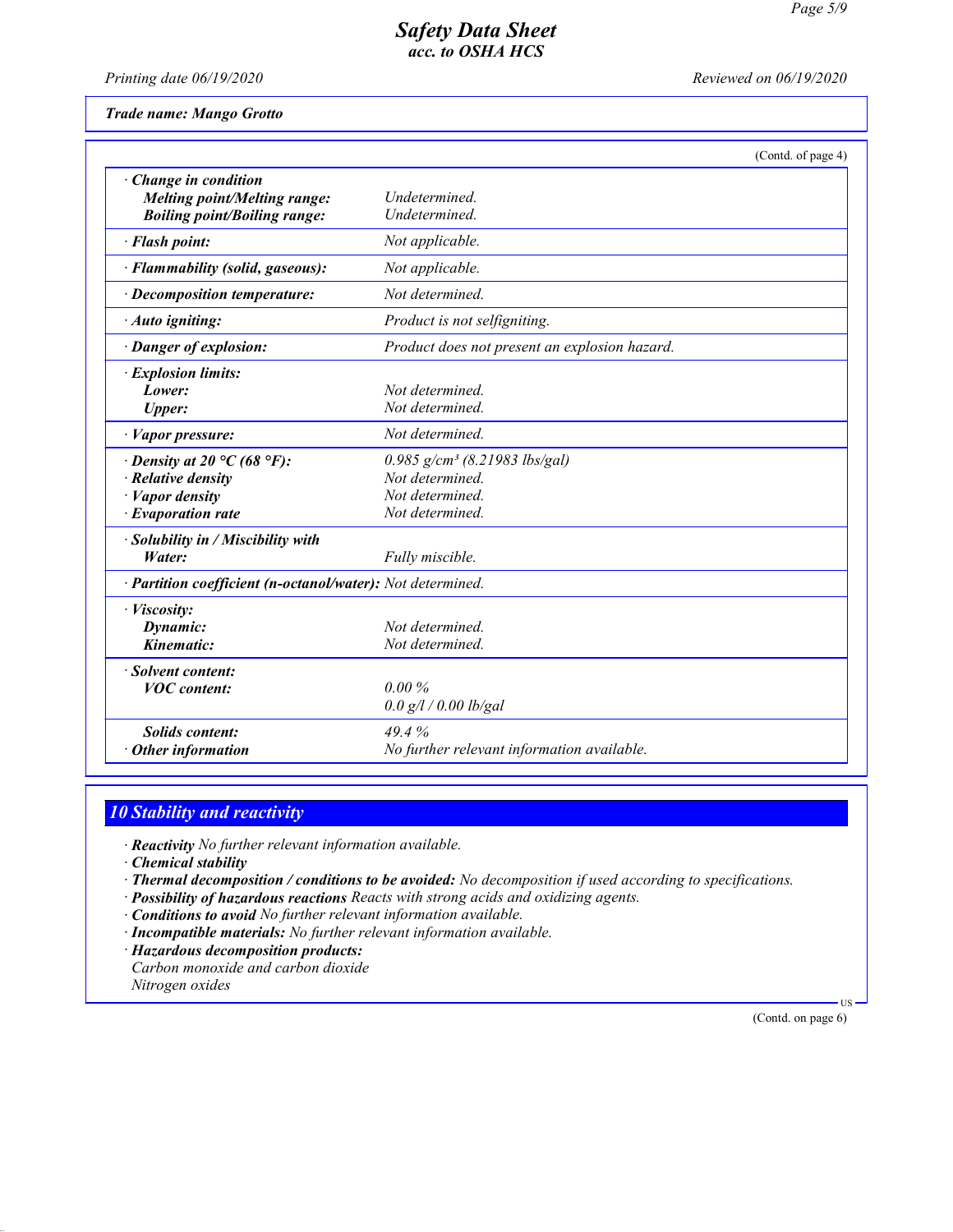Printing date 06/19/2020 Reviewed on 06/19/2020

#### Trade name: Mango Grotto

(Contd. of page 5)

### 11 Toxicological information

· Information on toxicological effects

· Acute toxicity:

· LD/LC50 values that are relevant for classification:

#### 1643-20-5 Lauramine Oxide

Oral LD50 5,000 mg/kg (rat)

- · Primary irritant effect:
- · on the skin: Irritant to skin and mucous membranes.
- · on the eye: Irritating effect.

· Sensitization: Sensitization possible through skin contact.

· Additional toxicological information:

The product shows the following dangers according to internally approved calculation methods for preparations: Irritant

#### · Carcinogenic categories

· IARC (International Agency for Research on Cancer)

None of the ingredients is listed.

· NTP (National Toxicology Program)

no ingredient above de minimis level is listed

#### · OSHA-Ca (Occupational Safety & Health Administration)

None of the ingredients is listed.

### 12 Ecological information

- · Toxicity
- · Aquatic toxicity: No further relevant information available.
- · Persistence and degradability No further relevant information available.
- · Behavior in environmental systems:
- · Bioaccumulative potential No further relevant information available.
- $\cdot$  **Mobility in soil** No further relevant information available.
- · Additional ecological information:
- · General notes:
- Water hazard class 2 (Self-assessment): hazardous for water
- Do not allow product to reach ground water, water course or sewage system.
- Danger to drinking water if even small quantities leak into the ground.
- · Results of PBT and vPvB assessment
- · PBT: Not applicable.
- $\cdot$  **vPvB:** Not applicable.
- · Other adverse effects No further relevant information available.

# 13 Disposal considerations

- · Waste treatment methods
- · Recommendation:

Must not be disposed of together with household garbage. Do not allow product to reach sewage system.

- · Uncleaned packagings:
- · Recommendation: Disposal must be made according to official regulations.

(Contd. on page 7)

US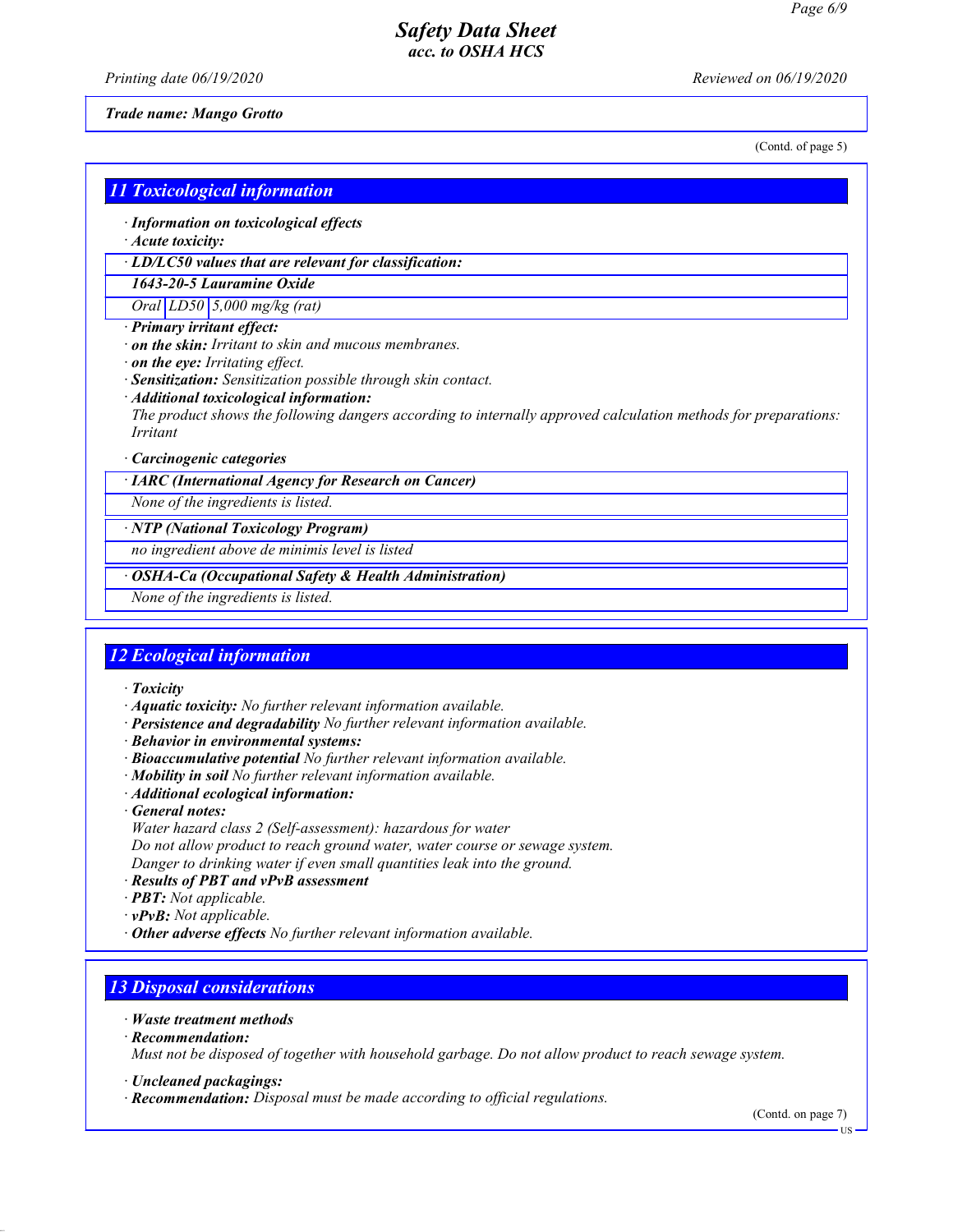Printing date 06/19/2020 Reviewed on 06/19/2020

(Contd. of page 6)

Trade name: Mango Grotto

· Recommended cleansing agent: Water, if necessary with cleansing agents.

| <b>14 Transport information</b>                                                     |                 |
|-------------------------------------------------------------------------------------|-----------------|
| $\cdot$ UN-Number<br>· DOT, IMDG, IATA                                              |                 |
| $\cdot$ UN proper shipping name<br>· DOT, IMDG, IATA                                |                 |
| · Transport hazard class(es)                                                        |                 |
| $\cdot$ DOT                                                                         | Not applicable  |
| $\cdot$ Class                                                                       |                 |
| $\cdot$ IMDG, IATA<br>$\cdot$ Class                                                 |                 |
| · Packing group<br>· DOT, IMDG, IATA                                                |                 |
| · Environmental hazards:<br>$\cdot$ Marine pollutant:                               | N <sub>o</sub>  |
| · Transport in bulk according to Annex II of<br><b>MARPOL73/78 and the IBC Code</b> | Not applicable. |
| · UN "Model Regulation":                                                            |                 |

# 15 Regulatory information

· Safety, health and environmental regulations/legislation specific for the substance or mixture · Sara

· Section 355 (extremely hazardous substances):

None of the ingredients is listed.

· Section 313 (Specific toxic chemical listings):

None of the ingredients is listed.

· TSCA (Toxic Substances Control Act):

1643-20-5 Lauramine Oxide ACTIVE

· Hazardous Air Pollutants

None of the ingredients is listed.

· Proposition 65

· Chemicals known to cause cancer:

None of the substances are listed

· Chemicals known to cause reproductive toxicity for females:

None of the ingredients is listed.

· Chemicalsknown to cause reproductive toxicity for males.

None of the ingredients is listed.

Chemicals known to cause developmental toxicity:

None of the ingredients is listed.

(Contd. on page 8)

US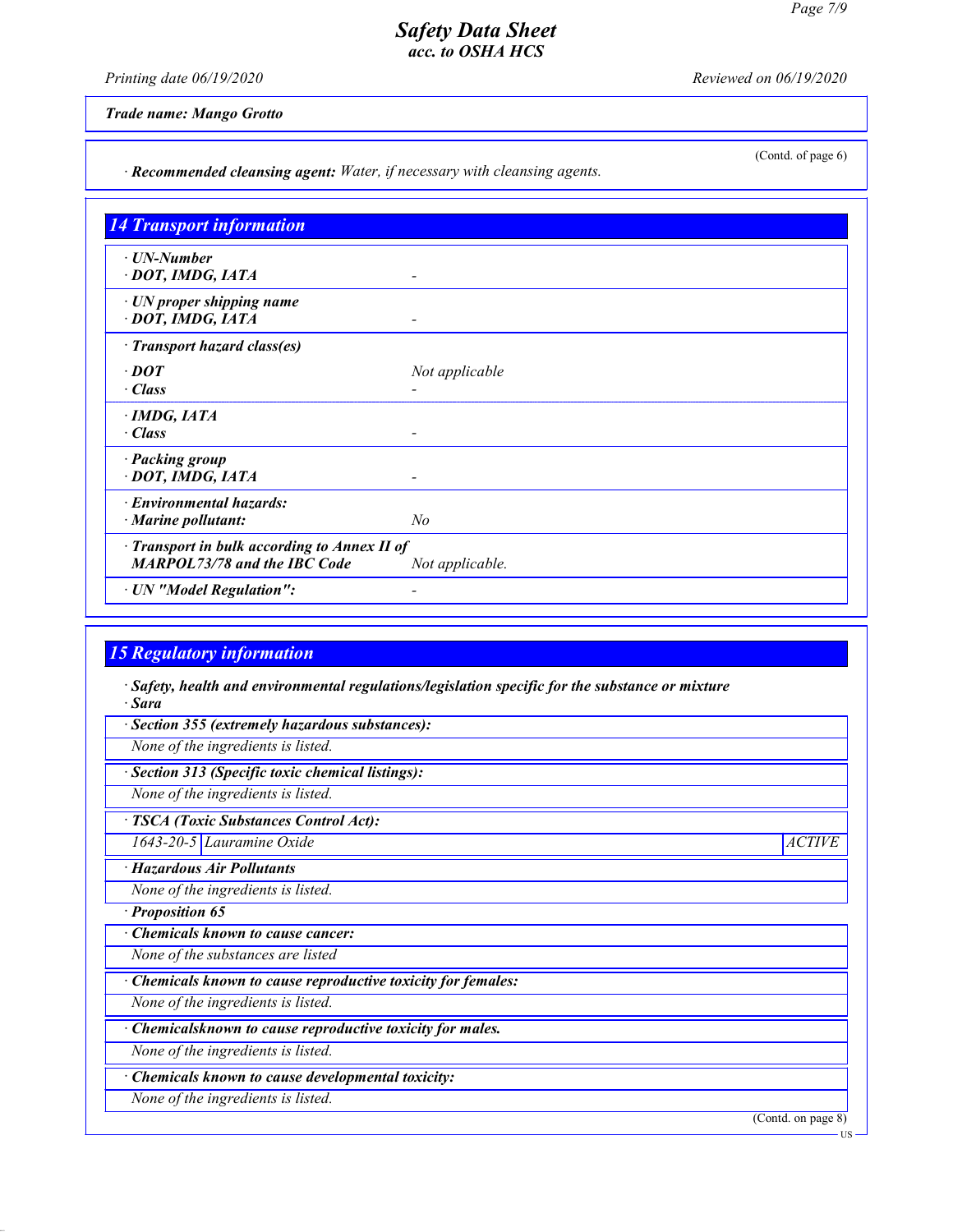Printing date 06/19/2020 Reviewed on 06/19/2020

Trade name: Mango Grotto

(Contd. of page 7)

· Carcinogenic categories

· EPA (Environmental Protection Agency)

None of the ingredients is listed.

· TLV (Threshold Limit Value established by ACGIH)

None of the ingredients is listed.

· NIOSH-Ca (National Institute for Occupational Safety and Health)

None of the ingredients is listed.

· GHS label elements The product is classified and labeled according to the Globally Harmonized System (GHS). · Hazard pictograms



· Signal word Warning

· Hazard-determining components of labeling: Fragrance (Generic) · Hazard statements Causes skin irritation. Causes serious eye irritation. May cause an allergic skin reaction. · Precautionary statements P261 Avoid breathing dust/fume/gas/mist/vapors/spray P280 Wear protective gloves / eye protection / face protection. P305+P351+P338 If in eyes: Rinse cautiously with water for several minutes. Remove contact lenses, if present and easy to do. Continue rinsing. P333+P313 If skin irritation or rash occurs: Get medical advice/attention. P363 Wash contaminated clothing before reuse.<br>P501 Dispose of contents/container in accor. Dispose of contents/container in accordance with local/regional/national/international regulations.

· Chemical safety assessment: A Chemical Safety Assessment has not been carried out.

# 16 Other information

This information is based on our present knowledge. However, this shall not constitute a guarantee for any specific product features and shall not establish a legally valid contractual relationship.

· Department issuing SDS: Environment protection department.

- · Date of preparation / last revision 06/19/2020 / -
- · Abbreviations and acronyms: IMDG: International Maritime Code for Dangerous Goods

DOT: US Department of Transportation

IATA: International Air Transport Association

ACGIH: American Conference of Governmental Industrial Hygienists EINECS: European Inventory of Existing Commercial Chemical Substances

ELINCS: European List of Notified Chemical Substances

CAS: Chemical Abstracts Service (division of the American Chemical Society)

NFPA: National Fire Protection Association (USA)

HMIS: Hazardous Materials Identification System (USA)

VOC: Volatile Organic Compounds (USA, EU)

LC50: Lethal concentration, 50 percent

LD50: Lethal dose, 50 percent PBT: Persistent, Bioaccumulative and Toxic

(Contd. on page 9)

US